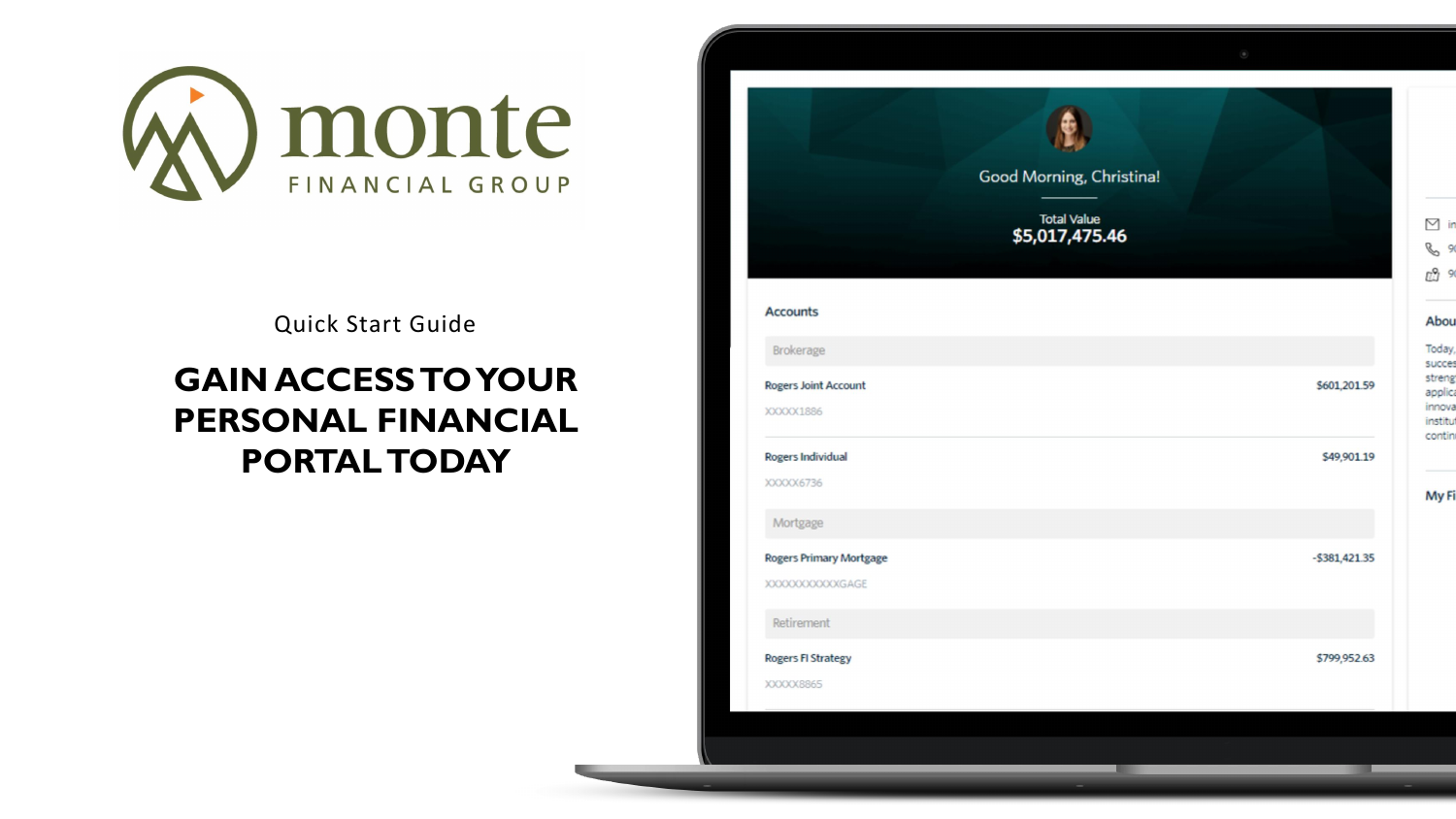You will receive a "New User Setup" email similar to the example shown here.

This email will come "from" our firm and a "no reply" email address of [noreply@bdreporting.com](mailto:noreply@bdreporting.com).

For security purposes, your set up link will expire after 7 calendar days.

Included in this email is a link to set up your account. Please click on the "Set Up Account" button or, copy and past the full url into your browser.

Should the link expire, let me know and I will be happy to resend the email with a new set up link.

| <b>New User Setup</b> | Deliver Wealth Management <noreply@bdreporting.com><br/>Martin, Leslie</noreply@bdreporting.com>                  |
|-----------------------|-------------------------------------------------------------------------------------------------------------------|
|                       |                                                                                                                   |
|                       | <b>DELIVER WEALTH</b><br>MANAGEMENT                                                                               |
|                       | Dear Leslie,<br>Welcome to Black Diamond. Deliver Wealth Mar<br>(NewClientUser) for you to view your portfolio pe |
|                       | Please click on the following to set up your accor                                                                |
|                       | Set Up                                                                                                            |
|                       | Or, paste this link into your browser:                                                                            |
|                       | https://bd3.bdreporting.com/Auth/demofirm/36/Si                                                                   |
|                       | (This is a temporary link                                                                                         |
|                       | Thanks,<br>Deliver Wealth Management                                                                              |
|                       | --This is an auto generated<br>2016, Bla                                                                          |

nagement has created a new username erformance.

unt:

**Account** 

ignUp/pvNYEcrAJhAbH2CrhIT29HM yWmX0erC

and will expire in 7 days.)

email. Please do not reply .--

k Diamond

# **1.**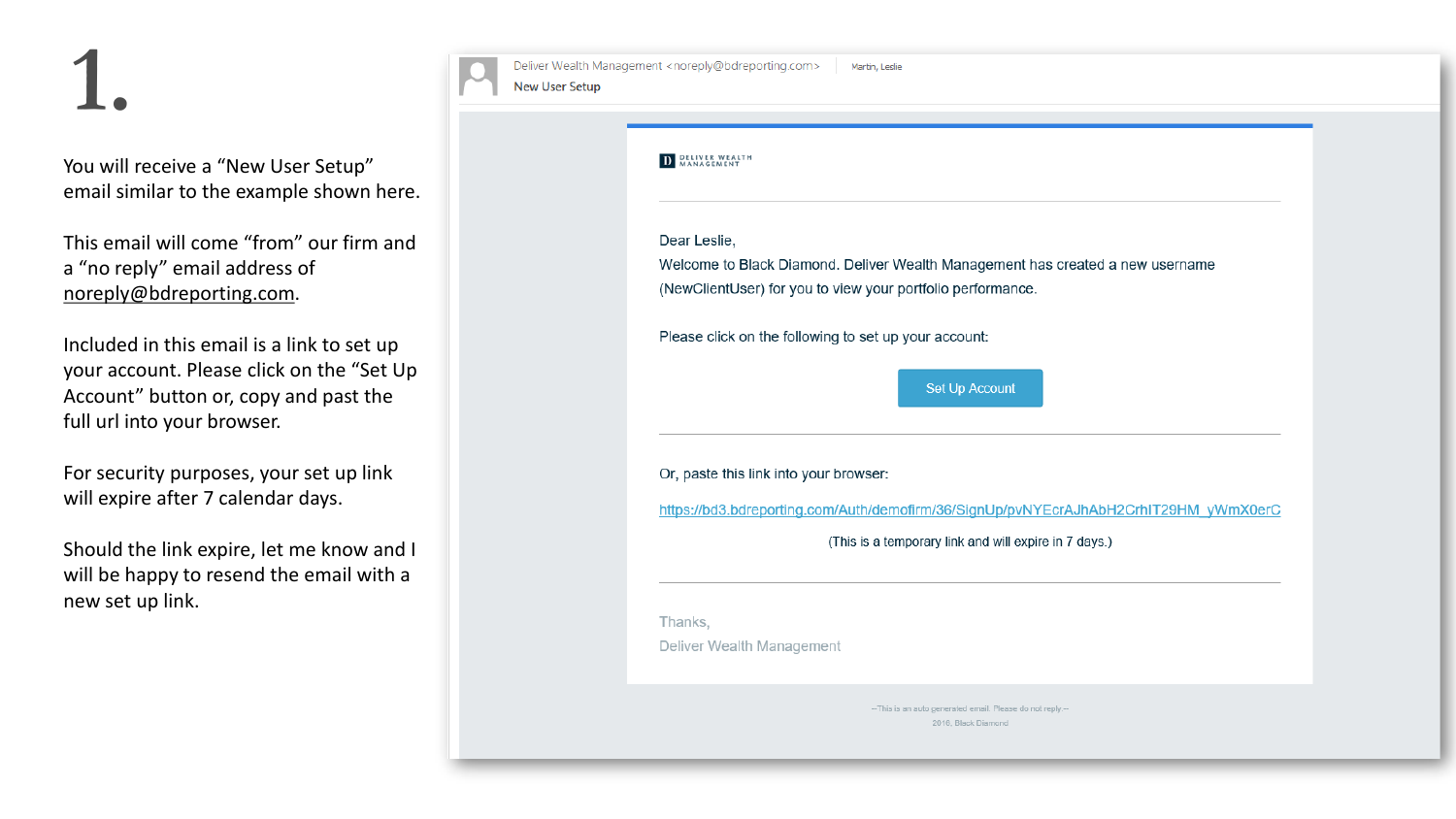Upon clicking the link within the email (or copying and pasting it into your browser), you will be prompted to set security questions.

It is required you choose a security question from the preexisting lists and set up all three questions.

To continue, click "Next."



Next you will need to set a secure password.

Please enter a chosen password in the first form field. Then re -type your password in the second form field under "Confirm Password."

If your password meets security requirements and matches between the two form fields, you may then

|          |                                               | <b>Set Password</b> |  |  |
|----------|-----------------------------------------------|---------------------|--|--|
|          | Please pick a secure password and confirm it. |                     |  |  |
| Password |                                               |                     |  |  |
|          | You must enter a password                     |                     |  |  |
|          | Confirm Password                              |                     |  |  |

click "Next."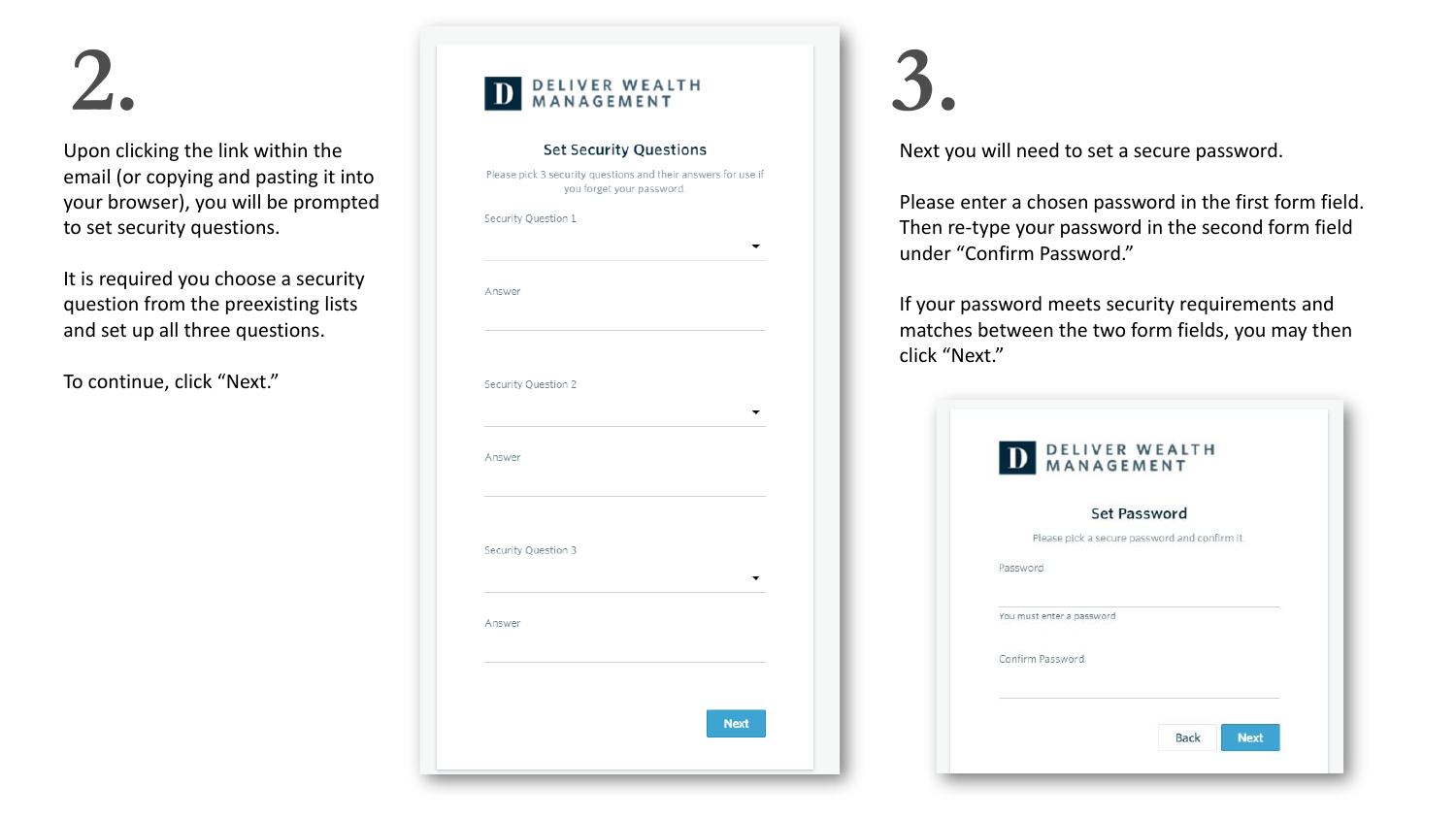The final step is to read through and accept the "Application Terms of Use."

After accepting, you will be automatically directed to your personalized client portal!

**Application Terms of Use** 

Leslie, you must agree to these terms and conditions to use the website. Please scroll to the bottom of the terms of use in order to accept or decline.

### **Application Terms of Use**

This Application Terms of Use (these "Terms") is a legal agreement between you, the end user, and Advent Software, Inc., acting through its Black Diamond Performance Reporting division, and its affiliates ("Black Diamond"). Black Diamond is a division of Advent Software Inc. ("Advent"). The terms "you", "your, and "I" herein refer to, as applicable, the individual or organization accepting these Terms. If you are representing your organization, you are accepting these Terms for yourself and on behalf of your organization. You represent that you have full authority to bind your organization to these Terms and agree on behalf of your organization that it is responsible for all access to and use of the Application by end users who obtain access to the Application through your organization. You and your organization acknowledge and agree that Black Diamond has relied on the foregoing representation in permitting you and your organizationâÁ€Â™s end users to access and use the Application. PLEASE READ THE FOLLOWING TERMS CAREFULLY BEFORE ACCESSING OR USING THE APPLICATION OR THE BDREPORTING COM WEBSITE.

Black Diamond makes available its services and related technology under an agreement with its customer (the "Customer Agreement") and, pursuant to such Customer Agreement and subject to these Terms, may make available certain of those services and technology to you. You acknowledge and agree that the Customer Agreement is solely for the benefit of Black Diamond and its customer and that neither you nor any investor, advisor, or other person or entity, is a beneficiary, intended or otherwise, of the Customer Agreement.

By clicking the "Accept" button or accessing or using Black Diamondâ€Â™s then-current version of the proprietary application located at bdreporting.com (or such other internet address as Black Diamond may designate from time-to-time)(the "Application") in any way, including without limitation, using any information, and/or submitting any content or personal information via the Application, you agree to and are bound by the terms, conditions, policies and notices contained in these Terms, including without limitation conducting this transaction electronically, third party terms and conditions, disclaimers of warranties, damage and remedy exclusions and limitations, and the choice of Florida law, without regard to its conflicts of laws principles. Black Diamond may modify these Terms from time to time and may notify you of such modifications by any reasonable means, including by posting the revised Terms on the Application. Any such modification will not apply to any dispute between you and us arising prior to the date on which we posted the revised Terms incorporating such modifications, or otherwise notified you of such changes. Please review the "Last Updated" legend at the top of these Terms to see when these Terms were last revised. Updates that are (i) required by law, government authorities or regulatory bodies, (ii) required by vendors, or (iii) do not materially impact your use of the Application will apply immediately. All other changes to these Terms will become effective three (3) business days after the revised Terms have been posted on the Application. Your continued access to or use of the Application following these changes means that you accept the revised Terms.

If you do not want to agree to these Terms, you should click the "Decline" button and immediately cease your access and use of the Application and the bd3.bdreporting.com website.

## 1. Grant of License.

In exchange for your agreement to these Terms, Black Diamond grants you a limited, non-exclusive, non-transferable, revocable license, without right of sublicense, to use the Application solely in the United States and solely for your own personal, non-commercial, informational purposes, subject to the terms of any applicable agreement between you and Black Diamond. You agree that you shall only use the Application in a manner that complies with

This email will once again come "from" our firm and a "no reply" email address of [noreply@bdreporting.com.](mailto:noreply@bdreporting.com)



| rting.com><br>Martin, Leslie                                                                                                                                                                                                                          |  |
|-------------------------------------------------------------------------------------------------------------------------------------------------------------------------------------------------------------------------------------------------------|--|
|                                                                                                                                                                                                                                                       |  |
| Dear Leslie,<br>This is a courtesy notification that your Deliver Wealth<br>Management password has been updated for username:<br>NewClientUser. If you did not make any recent changes to<br>your account, please contact your system administrator. |  |
| Thanks,<br>Deliver Wealth Management                                                                                                                                                                                                                  |  |

**4.**

At this time, you will also receive a second email letting you know your password has been updated.